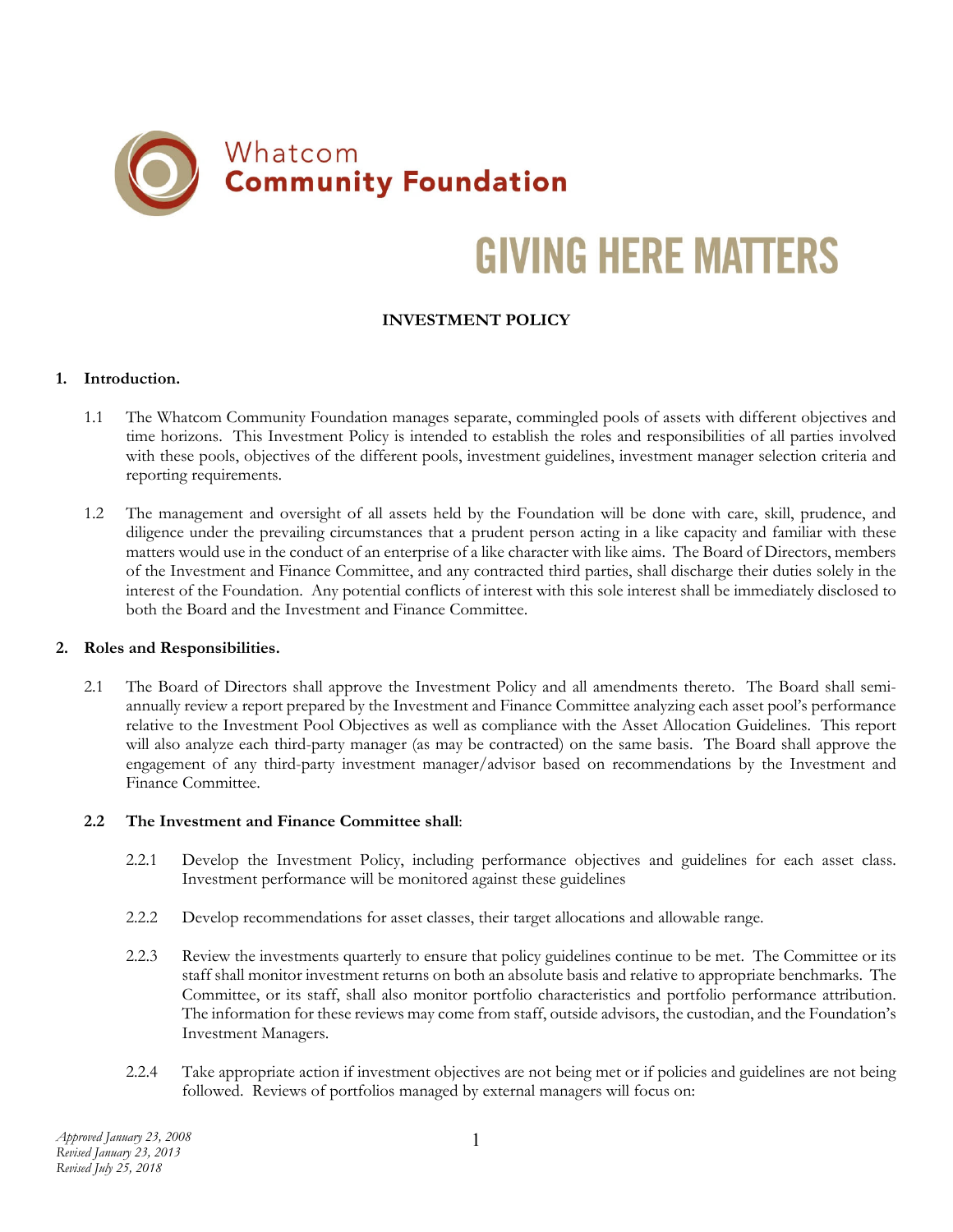- Compliance with the Foundation Investment Policies, Investment Objectives, Investment Guidelines Statement and the Investment Manager Reporting Requirements.
- 2.2.5 Review externally managed portfolios, focusing on material changes in the managers' organizations, such as investment philosophy or process, personnel changes, acquisitions or losses of major accounts, etc. External managers will be responsible for keeping the Foundation advised of any material changes in personnel, process, investment strategy, or other pertinent information potentially affecting performance.
- 2.2.6 Administer the Foundation's investments in a cost-effective manner. These costs include, but are not limited to: management, consulting and custodial fees, transaction costs and other administrative costs chargeable to the Foundation.
- 2.2.7 Be responsible for selecting a qualified custodian as defined by the ability to handle investments, transactions, and strategies authorized by this policy. For mutual and other commingled funds, responsibility for selecting a qualified custodian resides with the Investment Manager of that mutual or commingled fund.
- 2.2.8 Provide overall monitoring of Investment Advisors, and ensure that Investment Advisors conform to the terms of their contracts and that their performance monitoring systems are sufficient to provide the Foundation with timely, accurate and useful information.

### **2.3 Staff shall:**

- 2.3.1 Implement the investment plan as directed by the Investment and Finance Committee.
- 2.3.2 Rebalance internally managed pools to maintain the proper diversification within the ranges approved by the Investment and Finance Committee and in accordance with the Investment and Rebalancing Guidelines in Section 4, and report allocation quarterly to the Investment and Finance Committee.
- 2.3.3 Execute any documents necessary to facilitate implementation of this policy, including but not limited to contracts with Investment Advisors and Managers for providing services.
- 2.3.4 Provide for the collection and investment of contributions and investment income, and the payment of expenditures for the management of the Endowment.

#### **3. Investment Pool Description/Objectives.**

 The Foundation manages five separate pools of assets: Long-Term Pool, Long-Term Socially Screened Pool, Mid-Term Pool, Short-Term Pool and Impact Investing Pool.

- 3.1 The Long-Term Pool consists primarily of the Foundation's endowed funds, but may also hold non-endowed funds which the donor or fund representative does not intend to request disbursement for 5 or more years. The Long-Term Pool's investment objective is to assure a long-term rate of growth sufficient to offset normal inflation, administrative fees, and management fees (if any), plus reasonable, regular distributions in perpetuity.
	- 3.1.1 **Performance Goal.** The time weighted total return (before contributions and withdrawals) shall approximate the average return of appropriate capital market indices, weighted by the asset allocation target percentages, net of all investment fees and expenses, without increasing the short-term risk characteristics, over rolling five-year periods.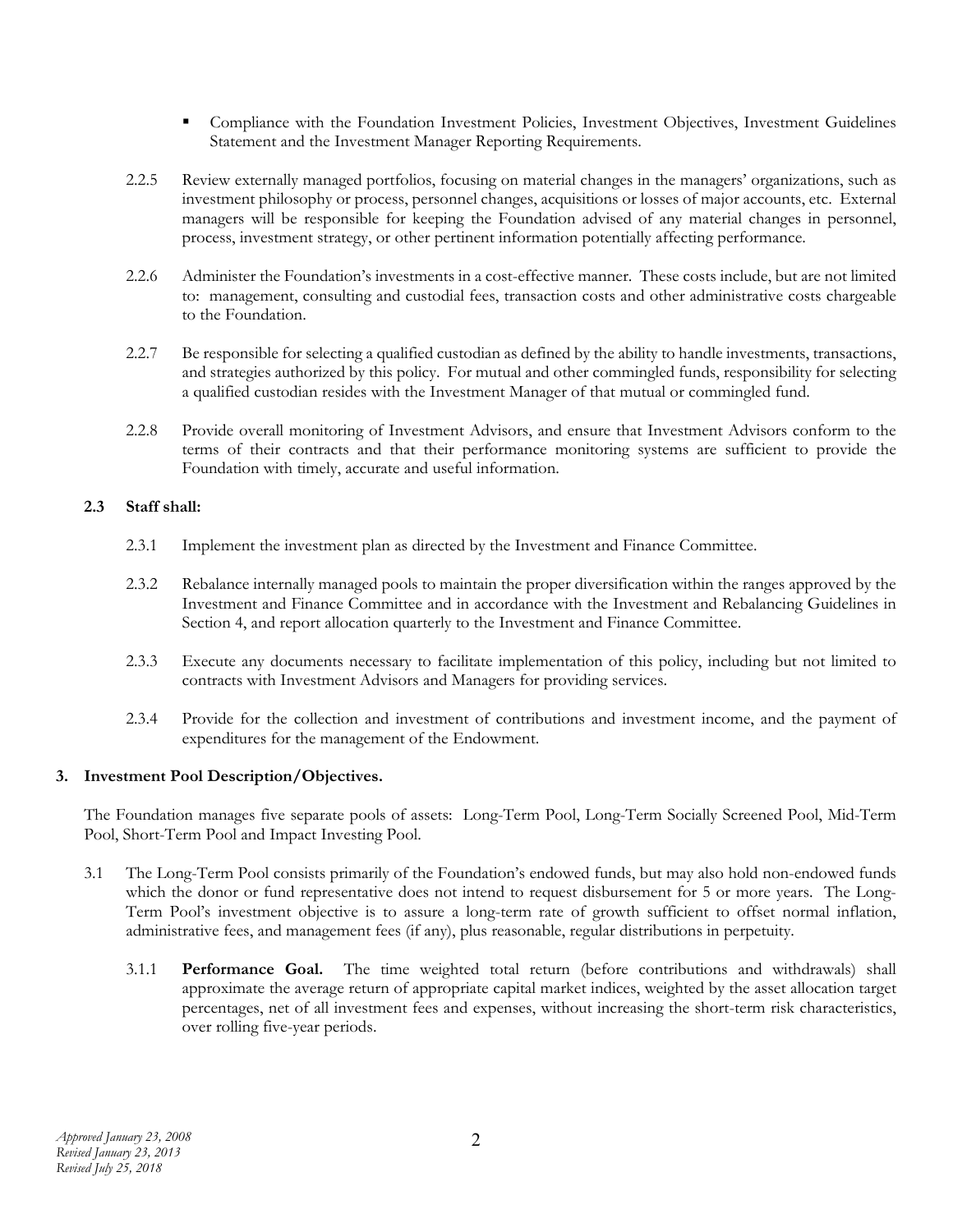- 3.2 The Long-Term Socially Screened Pool consists primarily of endowed funds, but may also hold non-endowed funds which the donor or fund representative does not intend to request disbursement for 5 or more years. The Long-Term Socially Screened Pool's investment objective is to assure a long-term rate of growth sufficient to offset normal inflation, administrative fees, and management fees (if any), plus reasonable, regular distributions in perpetuity, while focusing on investments that screen for environmental, social and human rights criteria.
	- 3.2.1 **Performance Goal.** The time weighted total return (before contributions and withdrawals) shall approximate the average return of appropriate capital market indices, weighted by the asset allocation target percentages, net of all investment fees and expenses, without increasing the short-term risk characteristics, over rolling five-year periods.
- 3.3 The Mid-Term Pool is intended for non-endowed funds for which the donor or fund representative expects to request disbursement over two to five years, after which the funds may be totally expended without prior notice at any time. The investment objective is to minimize short-term volatility in order to fund distributions, and to enhance the longer term returns in recognition that funds may not be expended for several years.
	- 3.3.1 **Performance Goal.** The time-weighted total return (before contributions and withdrawals) shall approximate the average return of appropriate capital market indices, weighted by the asset allocation target percentages, net of all investment fees and expenses, without increasing the short-term risk characteristics, over rolling three-year periods.
- 3.4 The Short-Term Pool is intended for non-endowed funds which may be expended at any time, including current year operating and program funds, special projects and the spendable portion of endowed funds. The primary objective of this pool is to preserve capital until funds are disbursed.
	- 3.4.1 **Performance Goal.** Attain low-risk, money market returns.
- 3.5 The Impact Investment Pool is limited to discretionary spendable fund balances and spendable balances of endowed and non-endowed donor advised funds which the donor or fund representative agrees will not be available to grant until the investment is repaid.
	- 3.5.1 **Performance Goal**.Impact, rather than performance, is the goal for this pool. Investments focusing on mission priorities in the Foundation's Strategic Framework document shall be evaluated by the Impact Investing Committee, in accordance with Foundation by-laws, and the Foundation's Impact Investing Policy.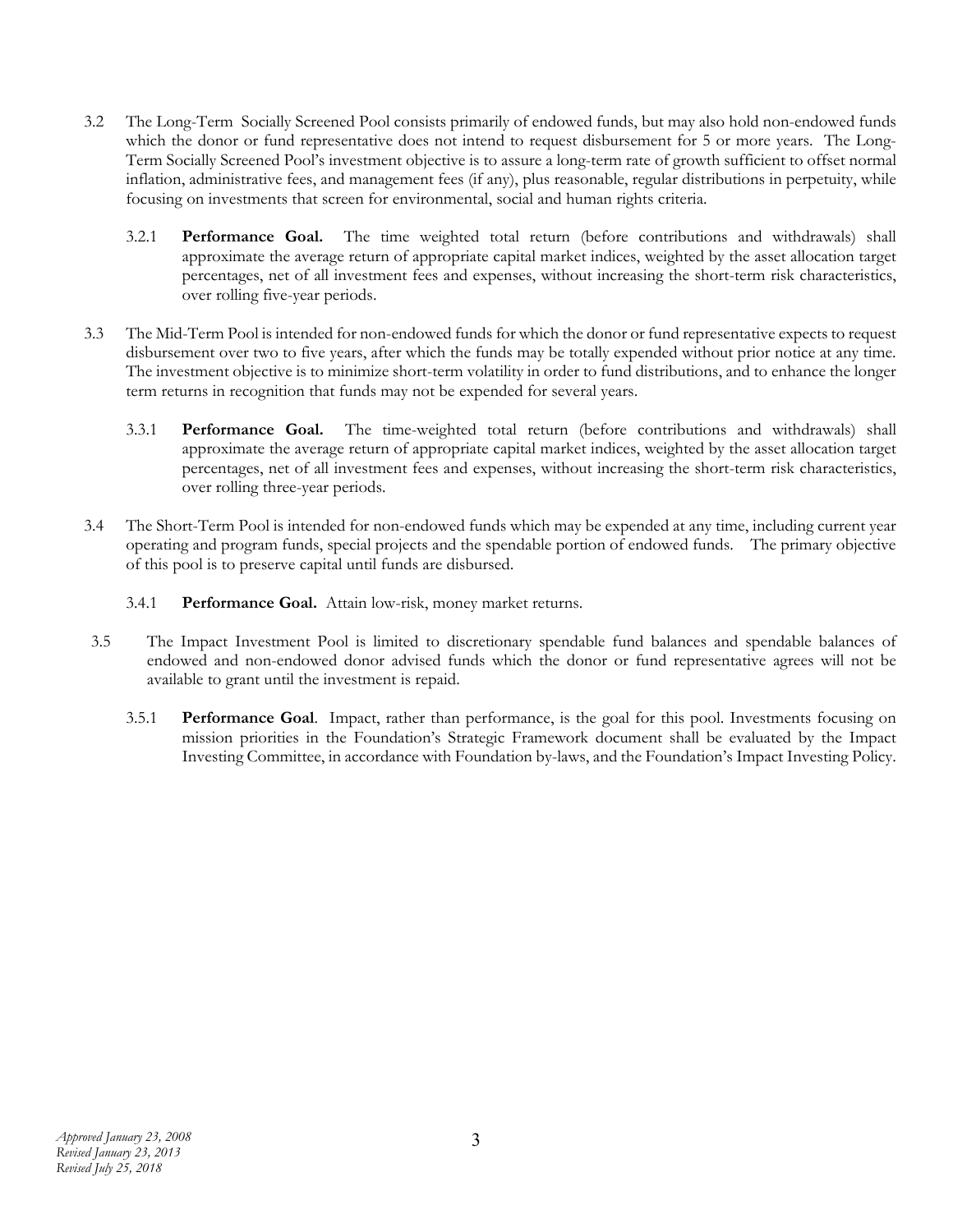#### **4. Investment Guidelines.**

Inherent in the guidelines for each "Pool" is that the risk profile of each pool, and the resultant short-term volatility as measured by standard deviation of return, shall not exceed the short-term volatility of the target allocation weighted return of each pools' index.

- 4.1 **Asset Allocation.** It is the Foundation's policy to invest according to an asset allocation strategy that is designed to meet the Performance Goals. The strategy will be based on a number of factors, including:
	- The projected spending needs plus expenses;
	- The maintenance of sufficient liquidity to meet spending requirements;
	- Historical and expected long-term capital market risk and return behaviors; and
	- The relationship between current and projected assets of the fund and its spending requirements.

| <b>Asset Class</b>        |           |           | <b>Target Allocation</b> |            | <b>Allowable Range</b> | <b>Comparative Index</b>      |
|---------------------------|-----------|-----------|--------------------------|------------|------------------------|-------------------------------|
|                           | Long-Term | Long-Term | Mid-Term                 | Short-Term |                        |                               |
| <b>Equities</b>           | Pool      | Soc Pool  | Pool                     | Pool       |                        |                               |
| Large Cap                 | $39.0\%$  | $65.0\%$  | $30.0\%$                 | $0.0\%$    | $5\%$ of target \$     | S&P 500 Composite Index       |
| Mid Cap                   | $5.2\%$   | $0.0\%$   | $0.0\%$                  | $0.0\%$    | $5\%$ of target \$     | S&P 400 Composite Index       |
| Small Cap                 | $7.8\%$   | $0.0\%$   | $0.0\%$                  | $0.0\%$    | $5\%$ of target \$     | Russell 2000 Index            |
| International             | $17.0\%$  | $0.0\%$   | $0.0\%$                  | $0.0\%$    | $5\%$ of target \$     | MSCI ACWI-ex US IMI           |
| <b>Total Equities</b>     | $69.0\%$  | 65.0%     | $30.0\%$                 | $0.0\%$    |                        |                               |
| <b>Real Estate</b>        | $5.0\%$   | $5.0\%$   | $5.0\%$                  | $0.0\%$    | $5\%$ of target \$     | <b>MSCI US REIT Index</b>     |
| <b>Fixed Income</b>       |           |           |                          |            |                        |                               |
| Intermediate-Term         | $23.0\%$  | $27.0\%$  | $60.0\%$                 | $0.0\%$    | $5\%$ of target \$     | Barclays Aggregate Bond Index |
| <b>Total Fixed Income</b> | $23.0\%$  | 27.0%     | $60.0\%$                 | $0.0\%$    |                        |                               |
| <b>Cash Equivalents</b>   | $3.0\%$   | $3.0\%$   | $5.0\%$                  | $100.0\%$  | as needed              | 3-Month T Bill                |

#### 4.1.1 **Target Allocation and Allowable Ranges**

*Impact Investment Pool allocation varies -- see project proposal/approval*

4.2 **Mutual Funds**. Shall be limited to no-load index and index "like" funds selected by the Investment and Finance Committee. The Committee will annually review the prospectus of each mutual fund for compliance with Investment Guidelines.

#### 4.3 **Asset Classes**.

4.3.1 **Equity Securities.** The purpose of Foundation equity investments, both domestic and international, is to provide long-term capital appreciation with the recognition that this asset class carries with it the assumption of greater market volatility and higher risk of loss than is assumed with fixed income or cash equivalent investments. This component includes domestic and international common stocks, American Depository Receipts (ADRs), preferred stocks, and convertible stocks traded on the world's stock exchanges or overthe-counter markets.

Public equity securities shall generally be restricted to a broadly diversified portfolio of readily marketable securities of corporations that are traded on the major stock exchanges, including NASDAQ. Equity holdings must generally represent companies meeting a minimum market capitalization requirement of \$100 million with reasonable market liquidity. Decisions as to individual security selection, number of industries and holdings, current income levels and turnover are left to broad manager discretion subject to the standards of fiduciary prudence. However, no single economic sector (as defined by Standard and Poors) shall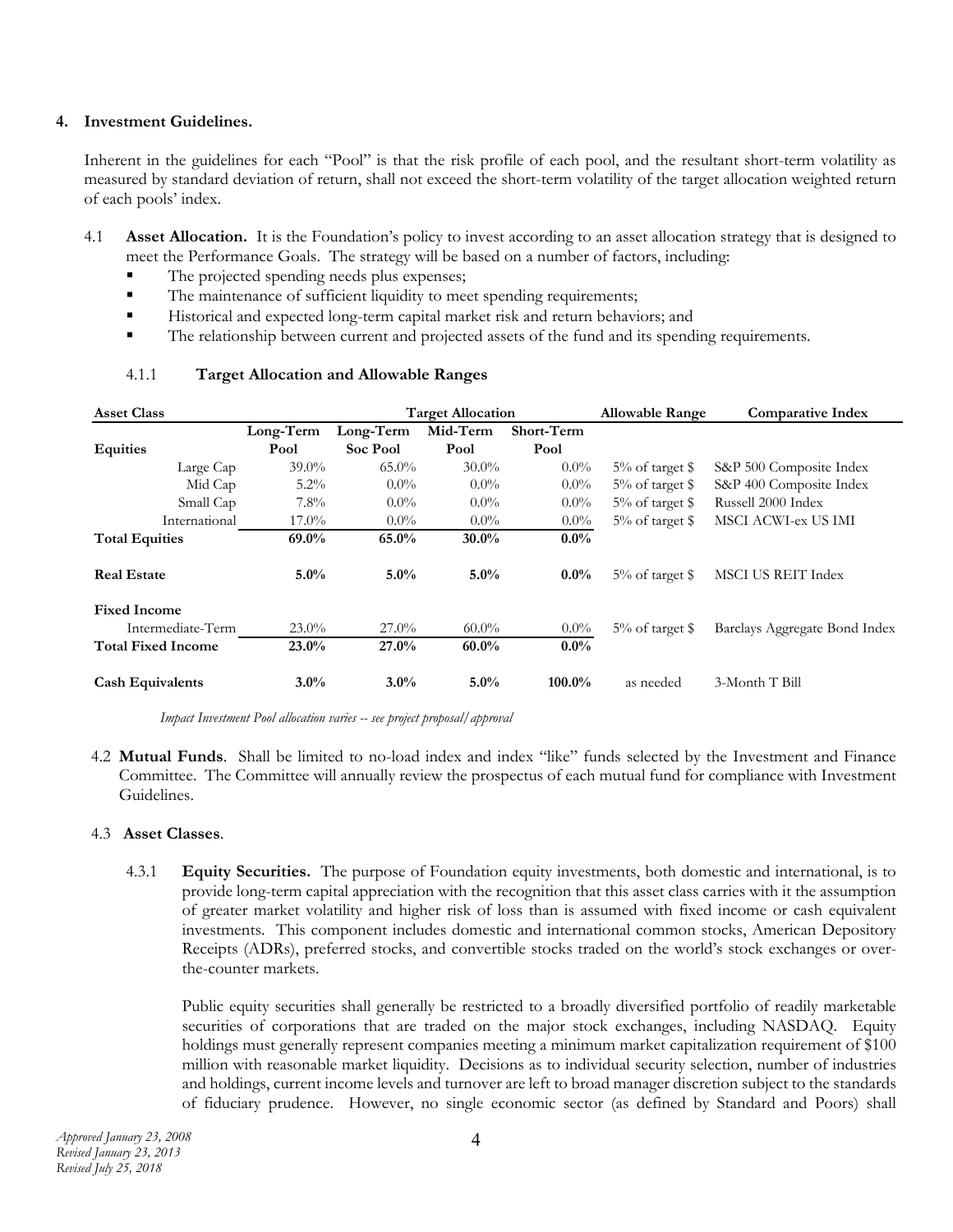represent more than 30% of the Fund's total target equity allocation, nor more than double the S&P 500 sector weighting (whichever is smaller), and no single security shall represent more than 5% of the Fund's total market value. International stocks (not including ADRs) shall not represent more than 20% of the (target) market value of equities.

Investment Managers, including the Investment and Finance Committee, are prohibited from borrowing money or pledging assets, or trading uncovered options, commodities or currencies without the advance approval of the Board of Directors. Managers are also restricted from investing in private placements, hedge funds, and restricted stock unless otherwise permitted by the Board. It is expected that no assets will be invested in securities whose issuers are or are reasonably expected to become insolvent, or who otherwise have filed a petition under any state or federal bankruptcy or similar statute.

Within the above guidelines and restrictions, Managers will have complete discretion over the timing and selection of equity securities.

4.3.2 **Fixed Income Securities.** The purpose of fixed income investments is to provide diversification, and a predictable and dependable source of cash flow. It is expected that fixed income investments will not be totally dedicated to the long-term bond market, but will be flexibly allocated among maturities of different lengths. Fixed income instruments should reduce the overall volatility of the Fund's assets, and provide a deflation hedge. This component includes, but is not limited to, U.S. Treasury and government agency bonds, public corporate debt, mortgages, asset-backed securities and certificates of deposit with maturities of one year or greater provided balances at any institution do not exceed the current threshold for FDIC insurance protection.

Investments in fixed income securities should be managed actively to pursue opportunities presented by changes in interest rates, credit ratings, and maturity premiums. These investments will be subject to the following limitations:

- The weighted average duration of the fixed income portfolio should be within 15% of the duration of the index to which the portfolio is benchmarked;
- Investments of a single issuer, with the exception of the U.S. Government may not exceed 5% of the total market value of the Fund;
- No more than 5% of the corporate debt securities in the fixed income portfolio may be rated below investment grade.

Within the above guidelines and restrictions, the Manager(s) has complete discretion over the timing and selection of fixed income securities.

4.3.3 **Cash and Equivalents**. The Investment Manager may invest in the highest quality commercial paper, repurchase agreements, Treasury Bills, certificates of deposit (with maturities of one year or less, provided balances at any institution do not exceed the threshold for FDIC insurance protection), and money market funds to provide income, liquidity for expense payments, and preservation of the Fund's principal value. Commercial paper assets must be rated at least A1 or P-1 (by Moody's or S&P). No more than 5% of the Fund's total market value may be invested in the obligations of a single issuer, with the exception of the U.S. Government and its agencies.

 Un-invested cash reserves shall be kept to a minimum. Short-term, cash equivalent securities are usually not considered an appropriate investment vehicle for investment. However, such vehicles are appropriate as depository for income distributions from longer term investments, or as needed for temporary placement of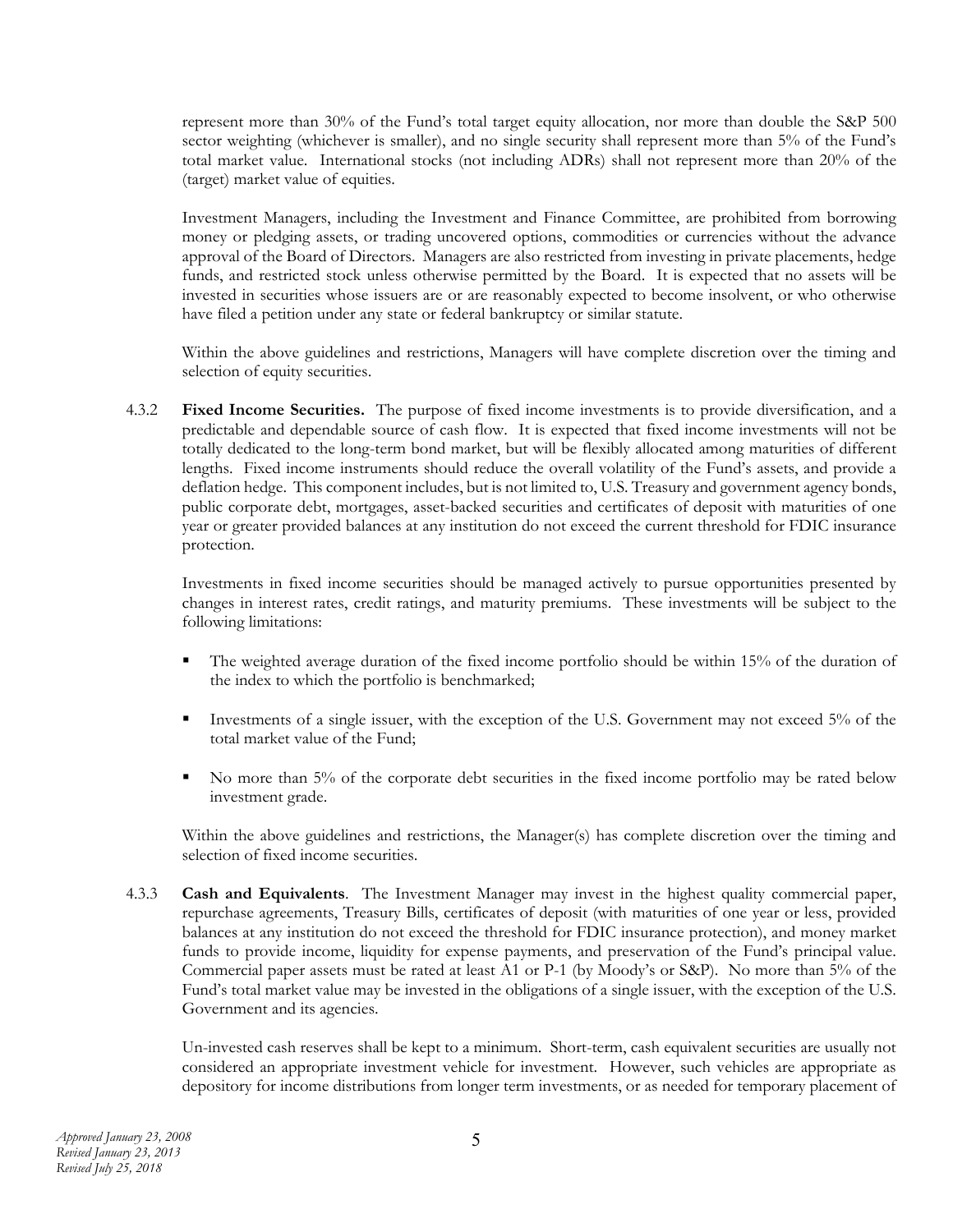funds directed for future investment to the longer term capital markets. Also, such investments are the standard for contributions to the current fund or for current operating cash.

 Within the above guidelines and restrictions, Managers have complete discretion over the timing and selection of cash equivalent securities.

- 4.3.4 **Restrictions**. The Investment and Finance Committee is authorized, with prior approval of the Board, to waive or modify any of the restrictions in these guidelines in appropriate circumstance. Any such waiver or modification will be made only after a thorough review of the Manager and the investment strategy involved.
- 4.4 **Rebalancing.** The Investment Manager shall review investment allocations monthly, in order to identify allocations outside of the allowable range for the investment, and shall rebalance as necessary to bring the investments within allowable range. At a minimum, investment pools shall be rebalanced semi-annually, and the Long-Term Pool must be rebalanced after the spendable amount for each fund in the pool is calculated.

#### **5. Third-Party Investment Managers**

With the approval of the Board, the Investment and Finance Committee shall have authority to engage, replace and dismiss third-party investment advisors.

- **5.1 Minimum Selection Criteria.** Investment advisors retained by the Foundation shall meet the following minimum criteria:
	- Be an SEC Registered Investment Advisor
	- Have been in business with the same company for a minimum of five (5) years.
	- Have demonstrated experience working with not for profit organizations.
	- Provide composite historic returns (net of all fees and expenses) of all assets under management for a minimum of the past five years, detailing
		- o Time weighted 5-, 3-, and 1-year composite return
		- o Time weighted 5-, 3-, and 1-year equity return
		- o Time weighted 5-, 3-, and 1-year fixed income returns
		- o Sector weighting of current composite equity portfolio
		-
		- o Capitalization profile of current equity composite portfolio Quality profile of current (taxable) fixed income composite portfolio
		- o Maturity profile of current (taxable) fixed income composite portfolio
	- **Provide current assets under management**
	- Describe structure of firm and responsibilities of specific individuals that would work on Foundation account
	- Provide fee structure

#### 5.2 **Reporting**

- 5.2.1 **Quarterly**. Third-party investment managers shall provide quarterly written reports containing at a minimum:
	- An account statement showing each security held (name/description), cost basis, current market value, and summarizing values by asset class and within equities by economic sector.
	- A statement of all purchases and sales (including matured or called fixed income securities) over the previous quarter.
	- A statement of income received over the past quarter.
	- A statement of realized gains and losses over the current fiscal year to date.